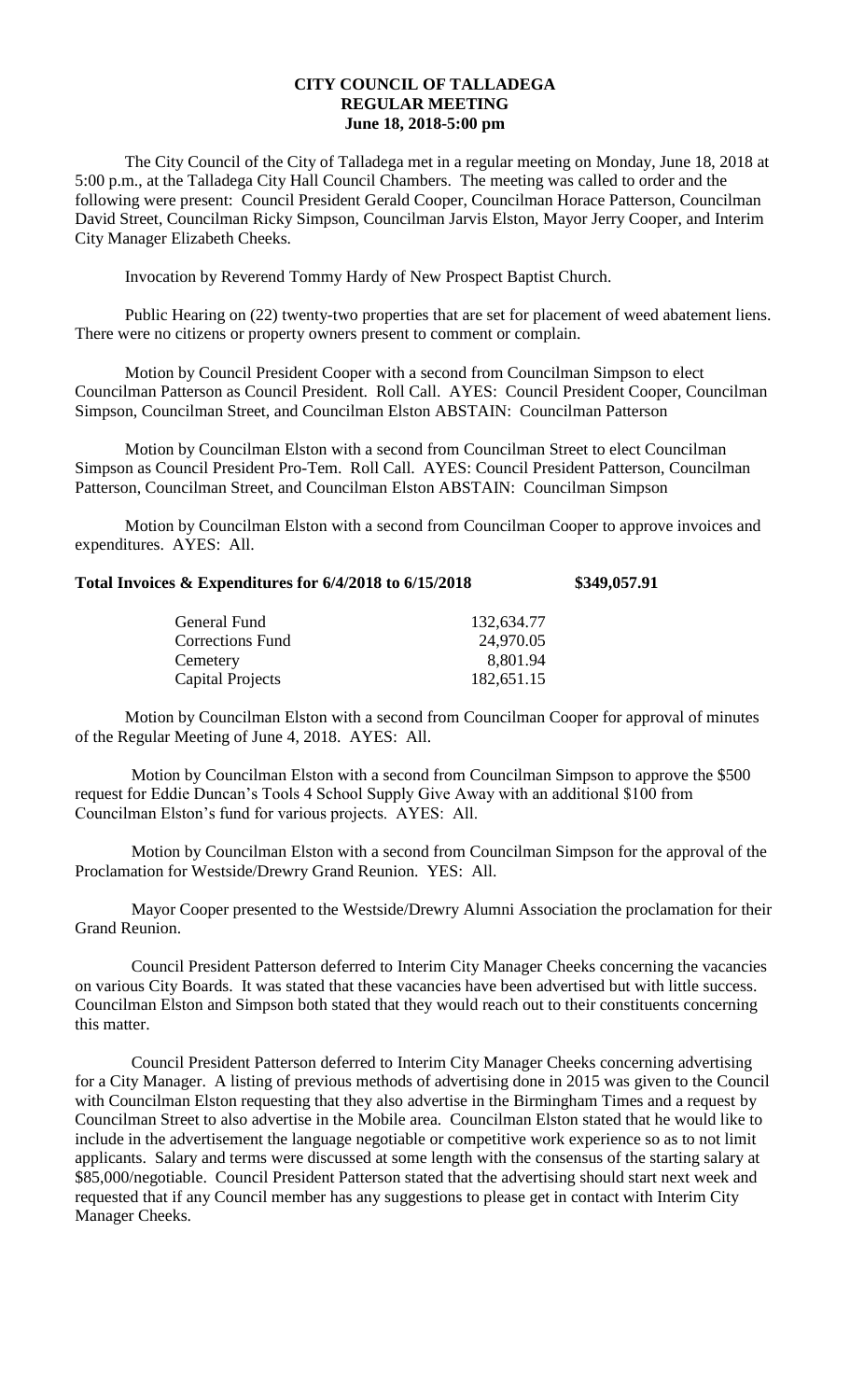**Resolutions #4439-4460** to assess weed abatement liens.

Motion by Councilman Elston with a second from Councilman Cooper for the approval of Resolution #4439-Resolution #4460. Roll Call. AYES: All.

**Resolution #4461** approving the agreement with Elizabeth Cheeks as Interim City Manager.

Motion by Councilman Elston with a second from Councilman Simpson for the approval of Resolution #4461. Roll Call. AYES: All.

**Resolution #4462** approving the agreement with Joanna Medlen as Acting City Clerk.

Motion by Councilman Elston with a second from Councilman Simpson for the approval of Resolution #4462. Roll Call. AYES: All.

**Resolution #4463** approving the contact with E-911 Inter-Agency Contract with the Talladega County Emergency Management Communications District at an annual cost of \$3,842.61.

Motion by Councilman Elston with a second from Councilman Cooper for the approval of Resolution #4463. Roll Call. AYES: All.

Council President Patterson deferred to Chief Goodenough concerning the adoption of the 2015 version of the National Fire Prevention Association Codes by Ordinance #1838. It was stated that the amended codes will not bring major changes for local businesses, but in fact will help them.

**Ordinance No. 1838** adopting the NFPA Fire Codes of the 2015 International Fire Code (IFC).

Motion by Councilman Elston with a second from Councilman Street for Immediate Consideration of Ordinance #1838. Roll Call. AYES: All.

Motion by Councilman Elston with a second from Councilman Street for Reading of the Heading Only of Ordinance #1838. Roll Call. AYES: All.

AN ORDINANCE TO ADOPT A FIRE PREVENTION CODE RELATING TO INSPECTION ACTIVITIES OF THE CITY OF TALLADEGA, ALABAMA AND ENFORCEMENT OF BUILDING PROVISIONS AS PROVIDED IN SAID CODES; AND TO PROVIDE PENALTIES FOR VIOLATION OF SAID CODES.

Motion by Councilman Elston with a second from Councilman Simpson for the Adoption of Ordinance #1838. Roll Call. AYES: All.

Motion by Councilman Simpson with a second from Councilman Elston to approve the invoices and expenditures for the Water Department. AYES: All.

| Water Department Expenditures for 6/1/18-6/15/18 | \$355,909.33 |
|--------------------------------------------------|--------------|
| 238, 341.50                                      |              |
| 5,000.12                                         |              |
| 112,567.71                                       |              |
|                                                  |              |

Brought before the Council was a discussion of ideas put forth by business owners for improving the Courthouse Square. Property owner Kevin Smith, who was not present, wished to present his ideas concerning outdoor seating and entertainment on the Courthouse Square. The correspondence from Mr. Smith was read by Interim City Manager Cheeks as follows:

*Idea from Kevin Smith:*

#### *Outdoor seating:*

*Half tables and half umbrellas for storefronts on the Square. The poles and tables can be secured to the walls. The chairs can be secured with cables so they can't be removed. Currently there is a line of trees, trash cans, and light poles that obstruct sidewalk traffic. We could easily fit tables into that same line between the trees and poles. I've been told two different reasons restricting outdoor seating on the Square.*

*Alabama Department of Transportation: It appears that ALDOT jurisdiction stops at the curve.*

## *AIDB:*

*People who are visually impaired like to eat outside as well. I would like wo work with the shop owners and the City to resolve the restriction or perceived restrictions of outdoor seating on the Square.*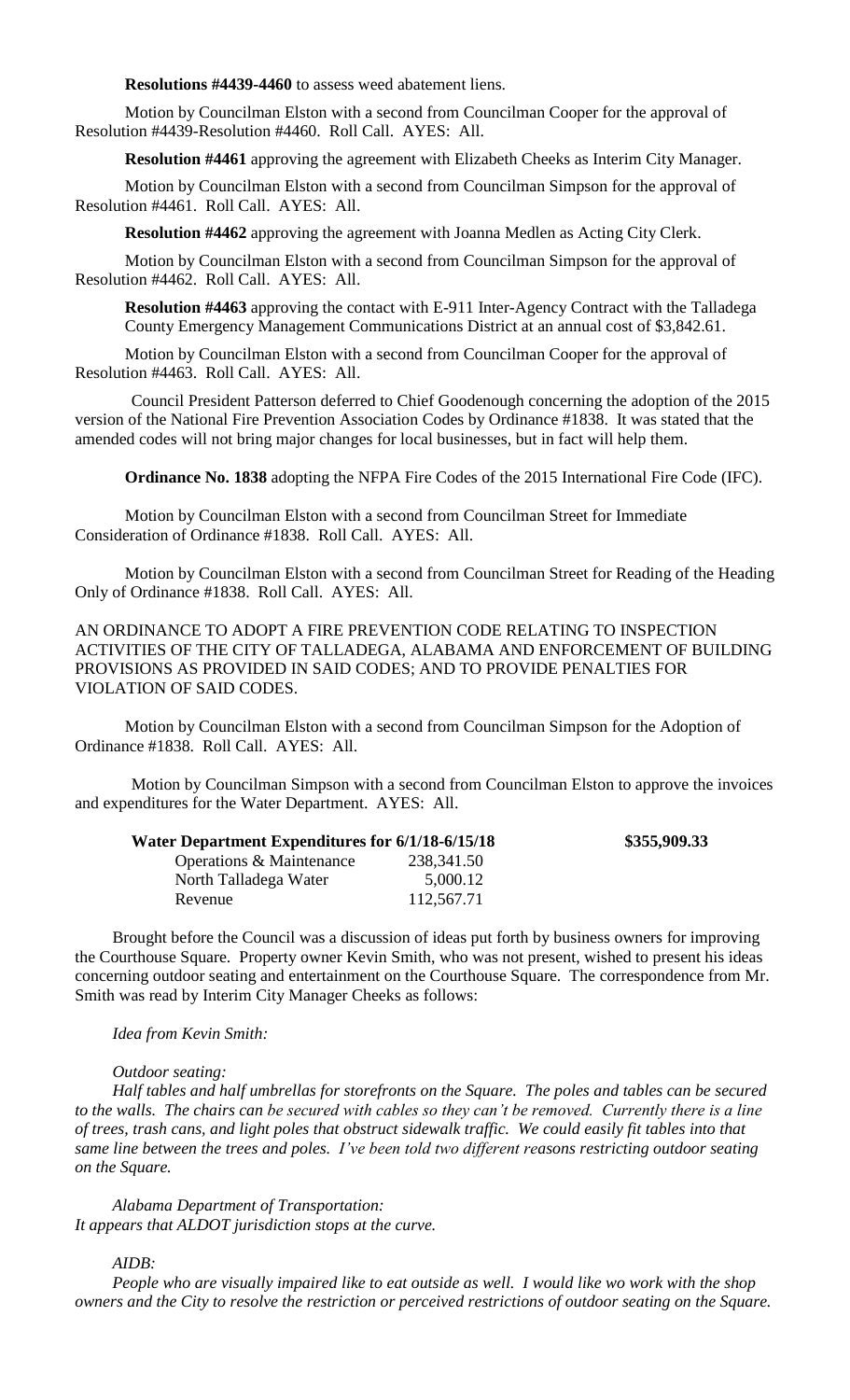*I spoke with Dr. Mascia and we have AIDB support to help resolve this issue while ensuring the safety of the citizens of Talladega.*

*It's important to mention that it's not just about the outdoor seating. The tables and chairs are a form of advertising. I spoke with a restaurant owner on the Square who says that most people don't even know her restaurant exists on the Square because they can't see it. Outdoor eating conveys the theme that the Square is inviting and open for business.*

It was requested that a meeting be set with Interim City Manager Cheeks, AIDB, Talladega College, and a representative of ALDOT to gather their thoughts on this proposal. Historic Preservation Commission Member Nancy Lutchendorf also requested that the Historic Preservation Commission be invited to this meeting. Interim City Manager Cheeks deferred to Municipal Services Director Hanner concerning this matter. Director Hanner commented that some of the suggestions will not be possible until after the City completes a federal grant to make the Square more accessible to the disabled.

Council President Patterson deferred to Police Chief Busby concerning police department staffing. Chief Busby stated that currently there is one recruit at the academy in Jacksonville and three that will be starting at the academy in Montgomery. It is the first time since the mid to late 1980's; the department is sending officers in training to academies in Montgomery. The Police Department has been working to recruit interns from Talladega College.

Council President Patterson also deferred to Community Appearance Director Bast concerning inmate labor. It was stated that his department had a total of five inmates to work. Interim City Manager Cheeks stated that there was no guarantee for more inmate labor; however, filling those vacancies by employing more workers in the Public Works and Community Appearance department will be looked into.

Interim City Manager Cheeks commented that it is an honor to serve as Interim City Manager and wished to thank the Council for the opportunity. She also stated that she would do her best to accentuate the positive and fairly deal with the negative. It was also stated that updates on numerous large-scale projects would be presented at every Council meeting. The dates for Christmas on the Square were presented as December  $7<sup>th</sup>$  to December  $9<sup>th</sup>$  so students from Talladega College and AIDB could participate. Interim City Manager Cheeks also commented that plans for this event will be starting soon and would like to get everybody's input.

Mayor Cooper commented that in the past week he has a brand new great grandson. He also stated that he was proud of Interim City Manager Cheeks and Acting City Clerk Joanna Medlen. The commendations of employees from all departments of the City were also mentioned by Mayor Cooper. He requested that the roadway on Allen Street be looked into as the occupants are having difficulty maneuvering the road. He also requested that the sign on North Street for the hospital be looked at as it blocks the view of oncoming traffic. Councilman Street commented that it was a corporate issue and he would pass this information along to them.

Councilman Simpson wished to commend Interim City Manager Cheeks and the citizens. He also wished to thank Council President Patterson for his service.

Councilman Cooper also wished to thank Council President Patterson for his service and commented that the Square is looking better and better.

Councilman Street also wished to extend his appreciation to Interim City Manager Cheeks and Acting City Clerk Joanna Medlen for stepping in. He also requested that a letter from City Attorney O'Brien be read into the minutes confirming that the Historic Preservation Commission is not a party to the ongoing civil suit between himself and a neighbor.

*Gentlemen: At the request of Councilor Horace Patterson, I am enclosing by attachment the pleadings filed in the captioned cause, consisting of the initial Complaint, the Counter-claim, Crossclaim, and the amendments thereto. I have reviewed the pleadings and talked with the Crew's attorney, Mr. Charlie Gaines regarding the assertion by Mr. Jimmy Williams that the Historic Preservation Commission is a party to this lawsuit. I am confirming that my initial statement in regards to the question asked in the open Council meeting of whether the HPC is a party to this lawsuit is accurate. The HPC may be mentioned in the allegations of the Counter-claim, Cross-Claim and the amendments thereto, but the HPC is not a party. Mike O'Brien.*

Councilman Elston commented that he was glad to be back and stated that he had some concerns with Ward 2 which will be emailed to Interim City Manager Cheeks. He also wished to thank